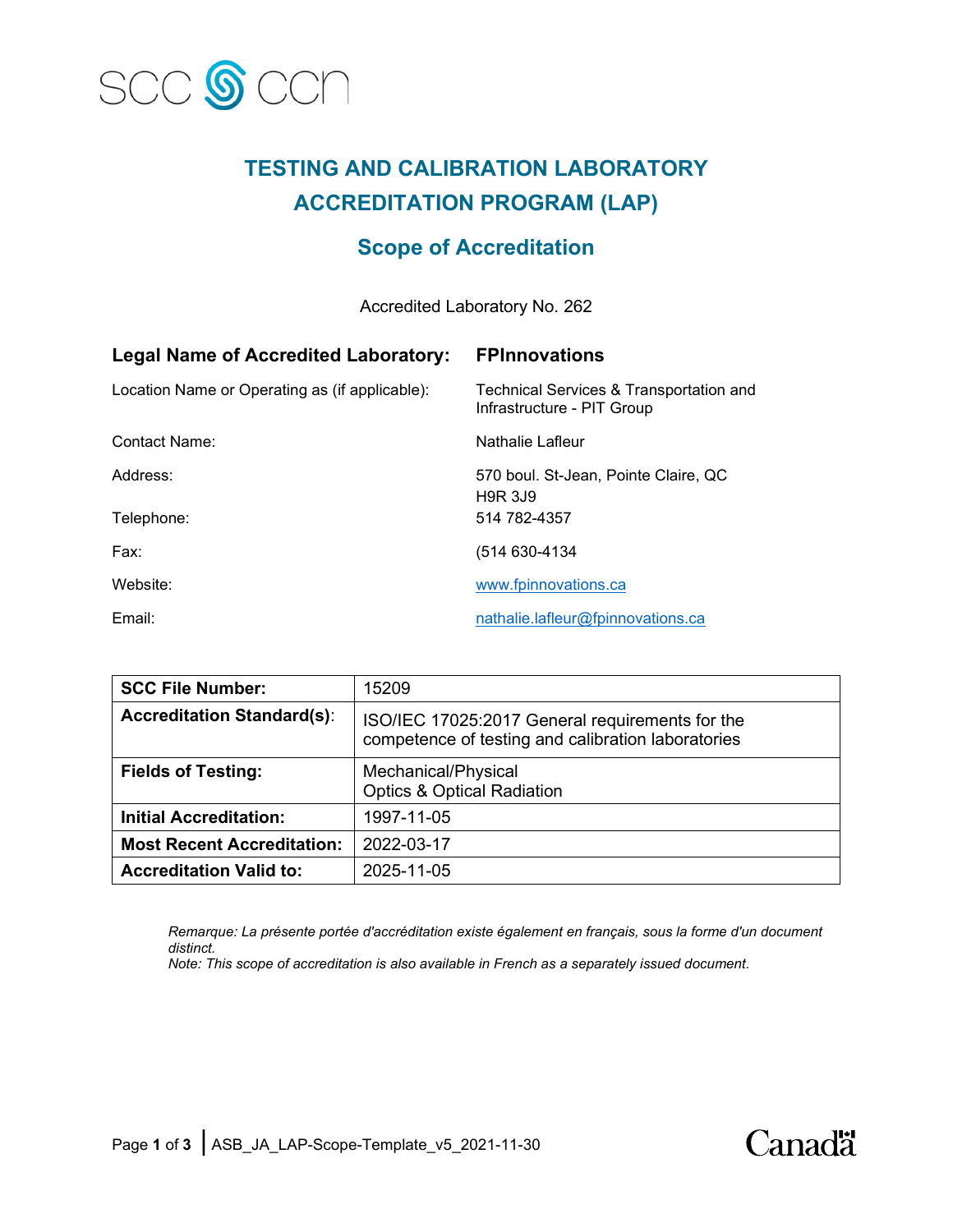

# **MACHINERY**

## **Transportation, Agricultural and Construction Vehicles and Components:**

#### **(Transportation and Infrastructure - PIT Group)**

| * RP 1102A       | TMC Fuel Consumption Test Procedure - Type II                       |
|------------------|---------------------------------------------------------------------|
| * RP 1103A       | TMC Fuel Consumption Test Procedure - Type III                      |
| * RP 1109B       | TMC Type IV Fuel Economy Test Procedure                             |
| * SAE J1264      | Joint RCCC/SAE Fuel Consumption Test Procedure (Short Term In-      |
|                  | Service Vehicle) Type 1                                             |
| * SAE J1321      | Fuel Consumption Test Procedure - Type II                           |
| * SAE J1526      | Fuel Consumption Test Procedure (Engineering Method)                |
| * Transport      | <b>Electronic Logging Device Test Procedures</b>                    |
| Canada           |                                                                     |
| <b>Technical</b> |                                                                     |
| Standard for     |                                                                     |
| Electronic       |                                                                     |
| Logging Devices  |                                                                     |
| * CFR ELD-TPP    | Electronic Logging Device (ELD) Test Plan and Procedures            |
|                  | Note: For determining compliance to the United States CFR (Code of  |
|                  | Federal Regulations): Title 49 Part 395 Appendix A of Subpart B -   |
|                  | Functional Specifications for All Electronic Logging Devices (ELDs) |

#### **WOOD PRODUCTS**

#### **Paper and Allied Articles**

## **(Physical Testing and Pulp Testing)**

| ISO 12625-4 | Tissue paper and tissue products- Part 4: Determination of tensile       |
|-------------|--------------------------------------------------------------------------|
|             | strength, stretch at maximum force and tensile energy absorption         |
| TAPPI T807  | Bursting strength of linerboard                                          |
| TAPPI T810  | Bursting strength of corrugated board                                    |
| TAPPI T494  | Tensile breaking properties of paper and paperboard (using constant rate |
|             | of elongation apparatus)                                                 |
| TAPPI T403  | Bursting strength of paper                                               |
| TAPPI T414  | Internal tearing resistance of paper (Elmendorf-type method)             |
| ISO 5631-1  | Paper and board — Determination of colour by diffuse reflectance — Part  |
|             | 1: Indoor daylight conditions (C/2 degrees)                              |
| ISO 12625-5 | Tissue paper and tissue products – Part 5: Determination of wet tensile  |
|             | strength                                                                 |